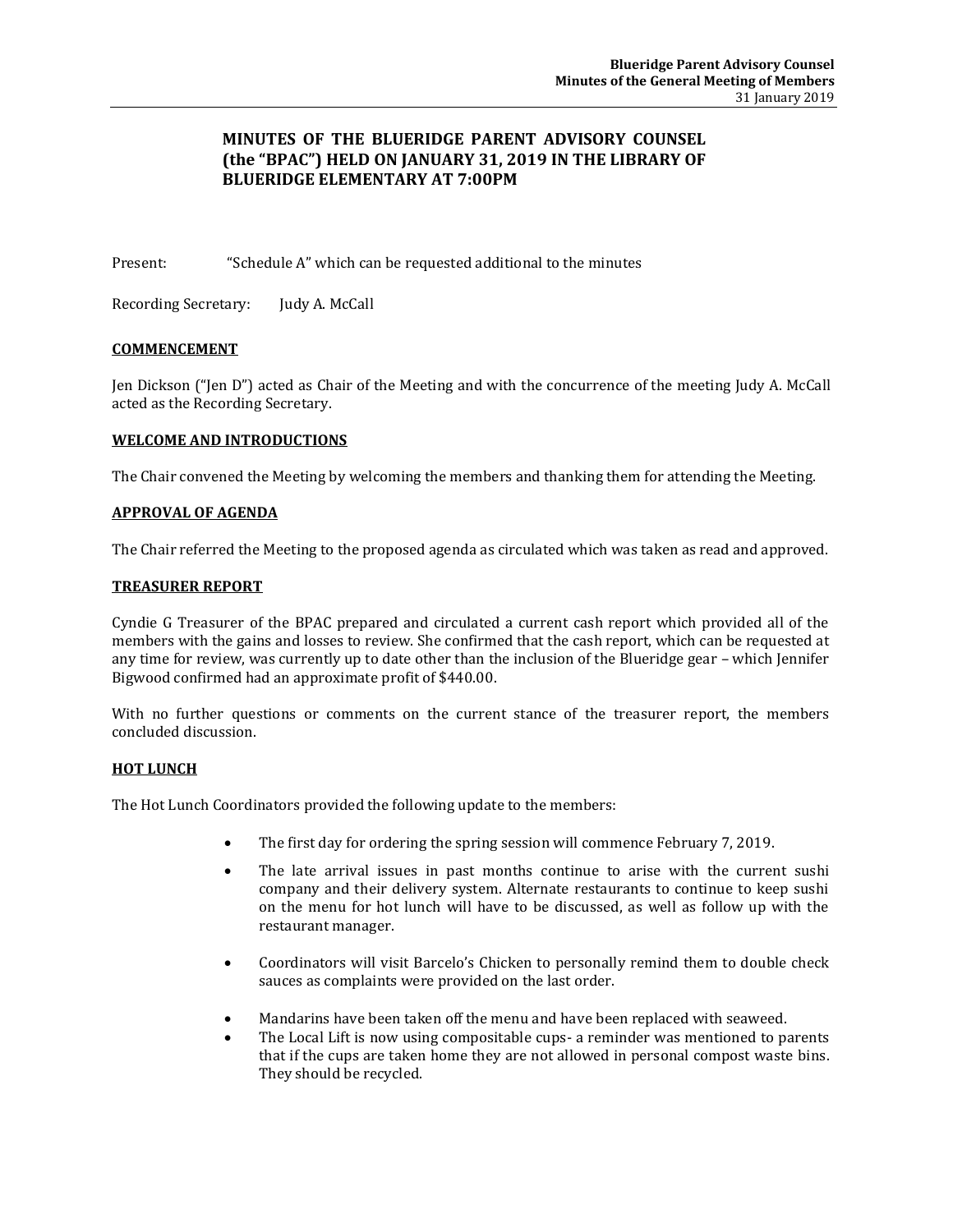A hot lunch survey will be prepared and disseminated to parents anticipated in March.

With no further questions or comments on the current hot lunch update, the members concluded discussion.

### **FOS UPDATE**

The FOS Coordinator reported that the FOS met a few weeks prior and no important matters were discussed amongst members. A suggestion to consider hosting a future separate primary and intermediate movie night was mentioned and welcomed.

With no further questions or comments on the FOS, the members concluded discussion.

### **DPAC UPDATE**

The DPAC Coordinator stated that there were no updates since the last meeting and would report back the following month.

With no further questions or comments on the DPAC, the members concluded discussion.

### **RECENT FUNDRAISERS**

The fundraising committee reported that there were no current fundraisers in February and they had concluded until March. It was mentioned that the Santa Breakfast held back in December 2018 was successful, however, should possibly be considered for a different grade allocation or hosted by the BPAC in following years.

With no further questions or comments on the recent fundraisers, the members concluded discussion.

#### **UPCOMING FUNDRAISER**

#### *Parent Social*

Jen D, Chair and member of the Fundraising Committee provided an update to members on the planning of the Parent Social Event taking place at 7:00PM Friday March 1st, 2019 at the Toby's Restaurant in North Vancouver. Members were provided the following updates:

- Grade allocated gift baskets are well underway as reported by class rep coordinator Sanaz K. and can be dropped off at her home (address being provided on next bulletin).
- Tickets will cost \$25 online and \$35 at the door.
- Donations for Adult Tombola Wheel can be dropped off at Judy M., Sanaz K., and Jen D's home. Addresses to be included in upcoming bulletin.
- Louise has been collecting donations for Auction prizes and all is in well order.
- Reminder was given that invitation is extendable to all staff and teachers as well.

## *Other fundraisers*

The Fundraising Committee updated on the following: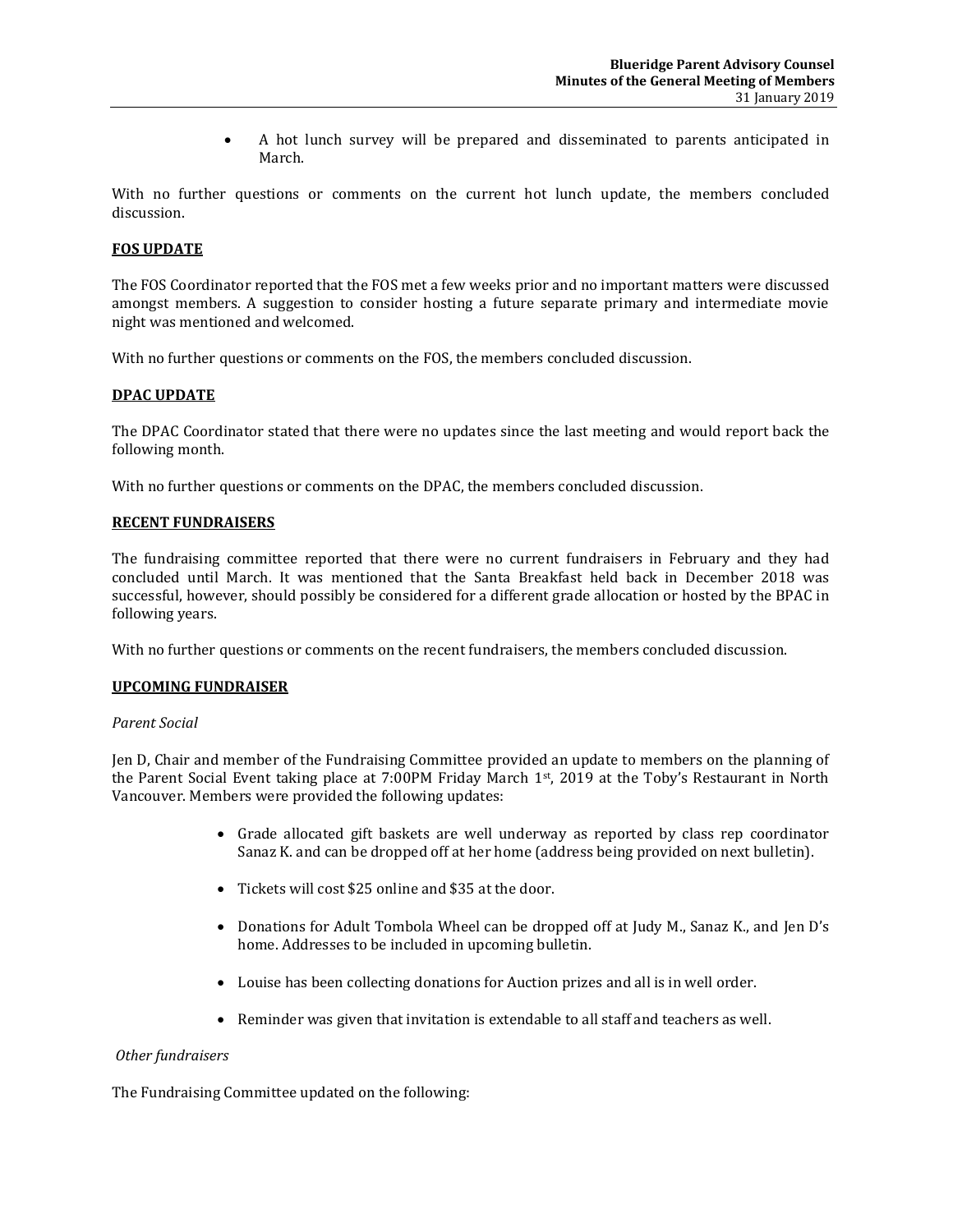- Deep Cove gift certificates are online for sale at 20% discount
- CoreAO flyers will go out to students next month
- Spring bulbs flyer scheduled to go out March 4<sup>th</sup> and orders delivered by April
- Coffee flyers will go out April  $1<sup>st</sup>$  and orders delivered Thursday before Easter holiday
- Popcorn day will be held April  $1^{st}$
- Anti-bully pink shirt day will take place February  $27<sup>th</sup>$

With no further questions or comments on Upcoming Fundraisers, the members concluded discussion.

### **CURRENT BUSINESS**

#### *iguy/igirl*

Jen D reported that iguy/igirl (ages 8-10) has now been confirmed for the following date: April 8, 2019. The program is anticipated to run from 9am -12pm with a 1-hour break in between. The BPAC is still awaiting an update from Administration on any gym booking conflicts to confirm the time.

### *Parking and Safety*

Jen D discussed the creation of a new committee geared towards the parking and safety issues arising on the schools neighboring streets. The new committee will consist of 3 potential candidates, they currently are Johanna, Georgina and Jen D. The committee will meet to discuss ongoing concerns and solutions to help decrease the risk of accidents and prevent failure to abide traffic regulations in the area. The members continued to discuss current ongoing concerns and brainstormed solutions such as reaching out to retired community members to volunteer with traffic guiding, having grade 6 students pick up primary students from lower pick up loop, and inviting community members to speak and educate community members on parking and safety matters. The new upcoming committee will report after first meeting on strategy and planning.

With no further questions or comments on Current Business, the members concluded discussion.

## **TECHNOLOGY**

The BPAC Executives and Administration addressed the members of the meeting with the need to replace 30 desk top computers in the school's computer lab. The request is for funding to purchase iMac replacements with a budget quoted at and around \$42,000 CAN. A question from member Jennifer B was asked as to why the school district was not responsible for the funding of the computers as it should be deemed part of curriculum. Ms. Susan Teegan, Principal responded that the District does not currently have a budget for funding computers per school, and in most cases the schools who have less tend to receive the grants first. Ms. Teegan then took the floor and outlined on behalf of the teachers their current tech needs and reviewed certain resources such as the technology meeting being held on February 5, 2019 (being attended by Cyndie G. and husband, IT Specialist) at the school district. Ms. Brigit O'Brien, Vice Principal then handed out to all members a technology plan and scope and sequence to better explain the needs technology has in the curriculum of each grade. The scope is available for review by request. Ms. Teegan will continue to collect information from all teachers and staff at next meeting on what the best hardware would be to purchase.

A discussion ensued amongst members and the following questions arose. Answers to be provided post School District meeting and in future combined meetings of teachers and BPAC:

- Will the district reimburse back to the BPAC if funded?
- Are smartboards really needed and used by all grades- or can they be alleviated from the budget?
- What is the preferred software of choice?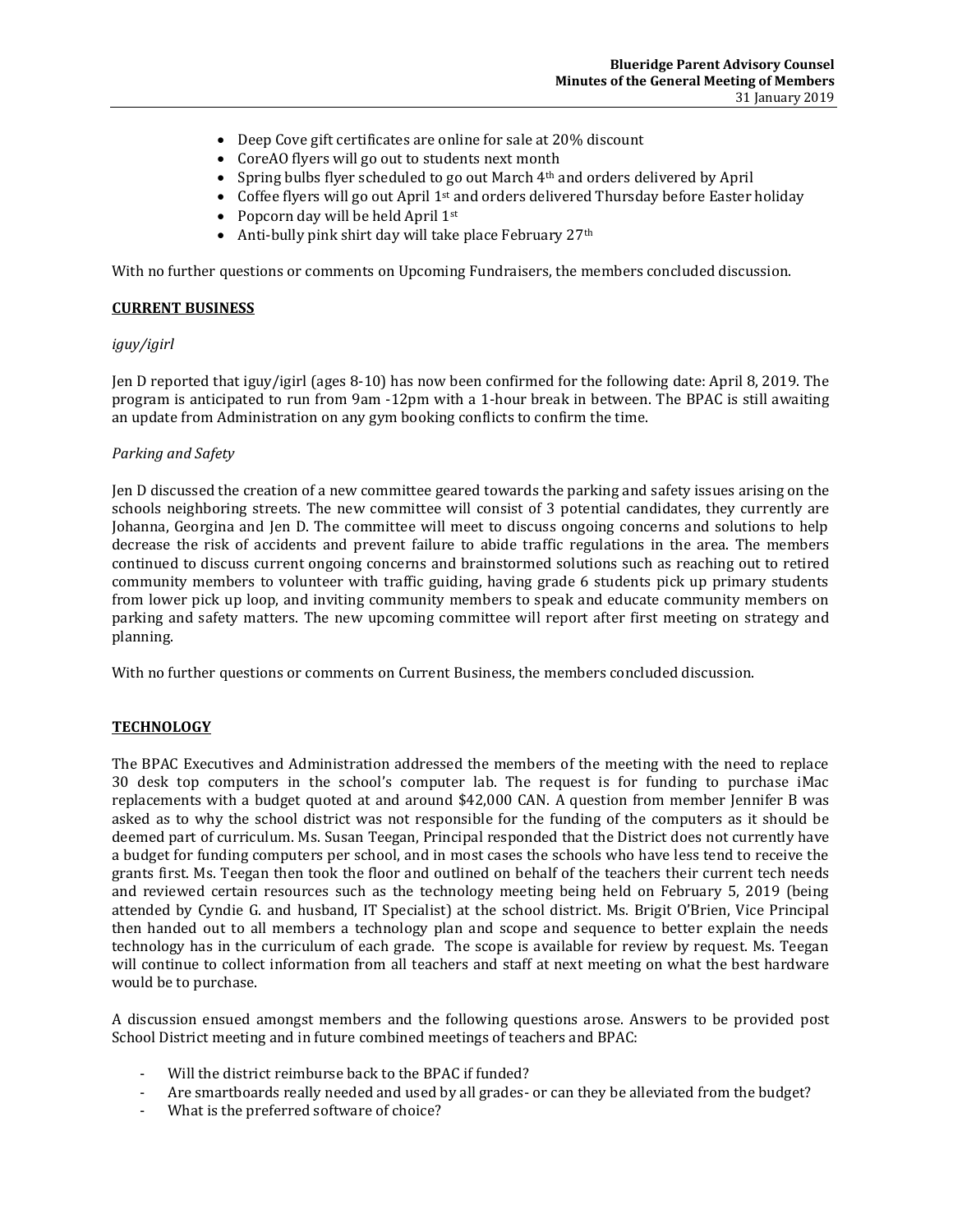- If PC's are purchased will staff need educating on the switch?
- Do computers need to be new or can some be used?
- If the BPAC is funding are they able to choose the purchasers?
- Is IPAD syncing necessary?

Jen D, brought up the idea that a separate May fundraiser should be further discussed and the members had no objections to thoughts. A request for Event coordinators was addressed and will be circulated to parents.

With no further questions or comments on Technology, the members concluded discussion.

## **PRINCIPAL UPDATE**

Ms. Teegan and Ms. O'Brien provided a brief update. Ms. Teegan confirmed that movie night had a been a great success and they were very pleased with all the attendees and work put in form the BPAC volunteers. The school will be moving forward with morning announcements over the PA and it will be a combined contribution between volunteer students and staffs—every Monday will consist of a thank you to our First Nations community. The plastic project has started and is moving along nicely. The hope for the plastic project is to bring awareness to students and help eliminate the over consumption of everyday plastic products. Grade 2 & 3 are starting a coding project which is being presenting to other grades and bettering communication competency for the students involved. The school-based resource team has been reading the book "Lost at School" a book educating ways to revamp discipline. More information will be provided in later meetings. The staff has been participating in group yoga classes in the library – which has been helping them to alleviate stress and calm themselves from busy overloaded days. Lastly Ms. Teegan mentioned that the salmon tank and eggs had arrived, and the school is immensely looking forward to the project ahead.

Ms. O'Brien took a moment to mention that some activities she volunteers to lead have taken off. The triple ball program and ski and snowboard program are all ready to kick off this month! She thanked Ms. Bates for taking the time to coordinate all the paper work for the ski and snow board sessions which took a great deal of time and patience – "Thank you, Ms. Bates!!". Parent Teacher interviews will take place next week, and early dismissal will take place for the days set. Ms. O'Brien concluded her brief report with the reminder that the Big House (Gr.3's) field trip was coming up around the corner and that the school would be taking donations for used clothes from parents to have on hand at the school in the event of accidents in which students are in need and short a change of clothes.

With no further questions and comments Ms. Teegan and Ms. O'Brien concluded discussion.

## **CONCLUSION OF MEETING**

UPON MOTION duly made by the Chair and seconded, IT WAS RESOLVED that the meeting conclude at 8:40 pm and there be no further business brought before the meeting. Next meeting date and time to be set at a further date.

**CHAIR RECORDING SECRETARY**

**NEXT MEETING SET FOR: February 28, 2019**